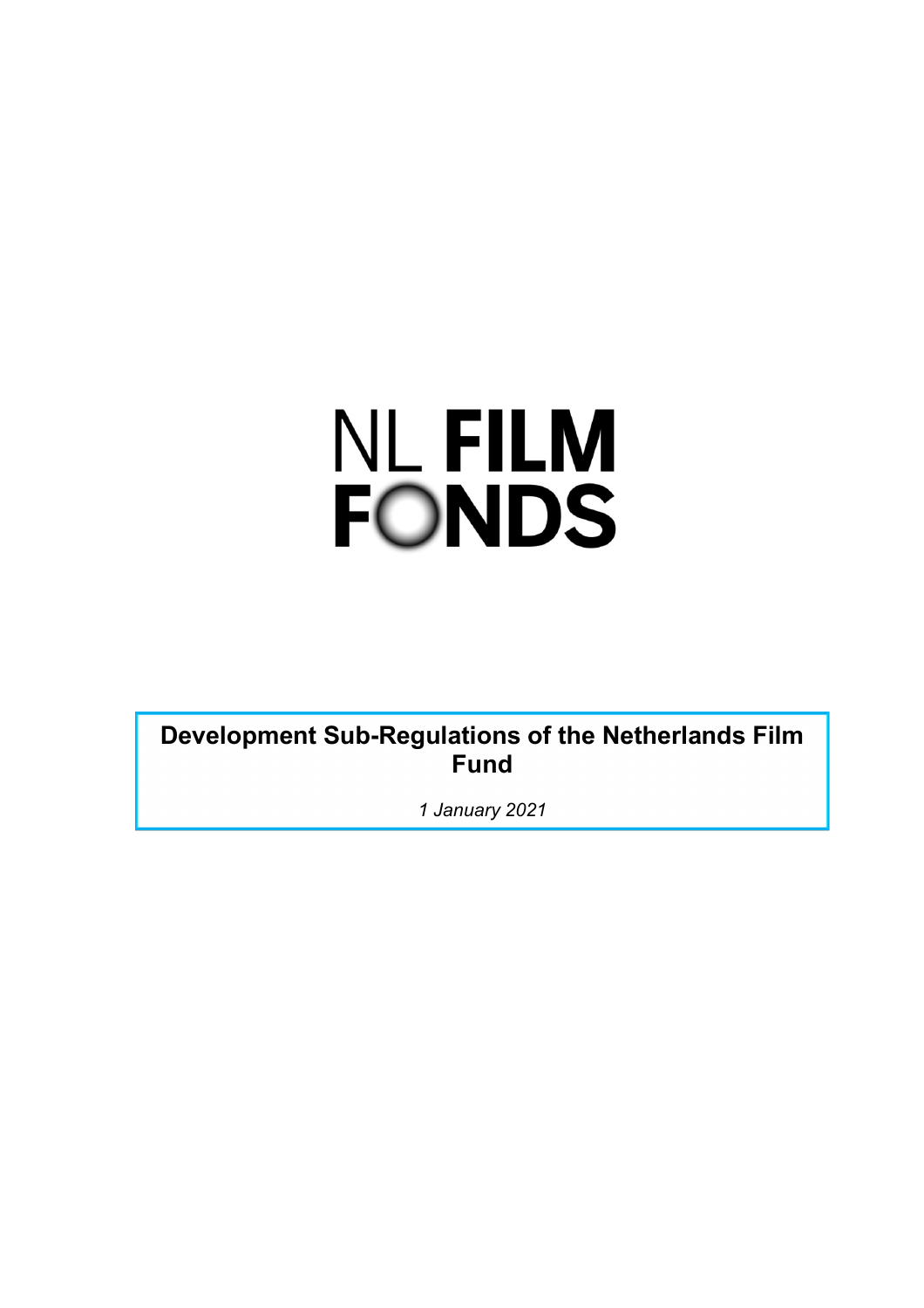# **TABLE OF CONTENTS**

| - Script development and input of others activity eligible for a grant -  8 |  |
|-----------------------------------------------------------------------------|--|
|                                                                             |  |
|                                                                             |  |
|                                                                             |  |
|                                                                             |  |
|                                                                             |  |
|                                                                             |  |
|                                                                             |  |
|                                                                             |  |
|                                                                             |  |
|                                                                             |  |
|                                                                             |  |
|                                                                             |  |
|                                                                             |  |
|                                                                             |  |
|                                                                             |  |
|                                                                             |  |
|                                                                             |  |
|                                                                             |  |
|                                                                             |  |
|                                                                             |  |
|                                                                             |  |
|                                                                             |  |
|                                                                             |  |
|                                                                             |  |
|                                                                             |  |
| Article 15 (Spending on script development and additional contribution) 13  |  |
|                                                                             |  |
|                                                                             |  |
|                                                                             |  |
|                                                                             |  |
|                                                                             |  |
|                                                                             |  |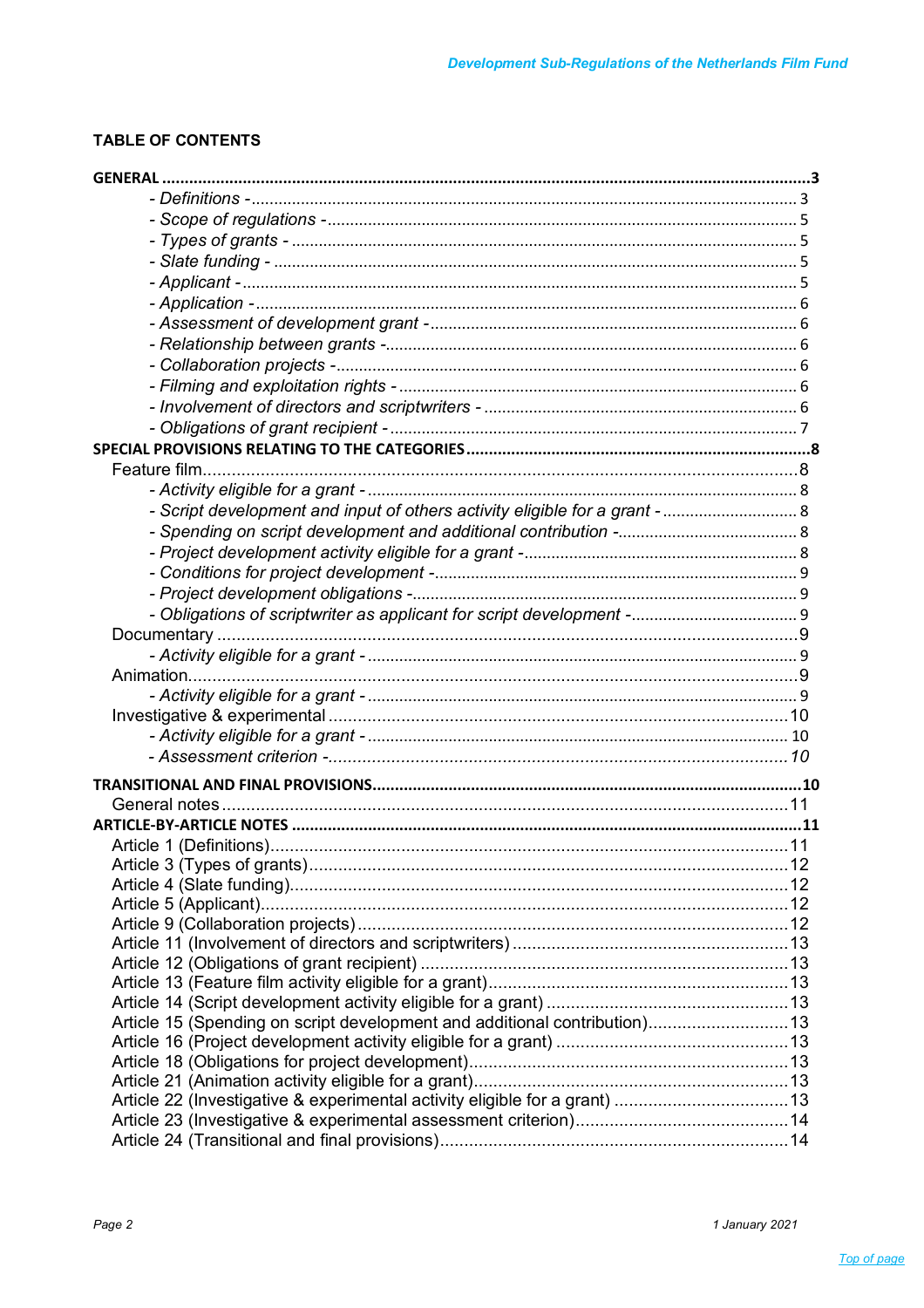# **Development Sub-Regulations of the Netherlands Film Fund – 1 January 2021**

The Stichting Nederlands Fonds voor de Film [Netherlands Film Fund],

In view of the stipulations in the Algemene Wet Bestuursrecht (Dutch General Administrative Law Act),

In view of Article 10, paragraph 4, of the Wet op het specifieke cultuurbeleid (Dutch Cultural Policy (Special-Purpose Funding) Act),

In view of Article 2 of the Algemeen Reglement (General Regulations),

decides as follows:

# **GENERAL**

*- Definitions -*

# Article 1

In these regulations the following is understood:

| Animatic:                    | sequence of usually drawn storyboard pictures that tell the story, are of the<br>same length as the animated film to be produced and are at least<br>accompanied by dialogue, camera movements and rudimentary movements<br>of the characters;                                                                                                                                                                                                                                                             |
|------------------------------|------------------------------------------------------------------------------------------------------------------------------------------------------------------------------------------------------------------------------------------------------------------------------------------------------------------------------------------------------------------------------------------------------------------------------------------------------------------------------------------------------------|
| Animation:                   | a film production that uses a man-made film technique in which by playing<br>different still images the illusion of movement is given;                                                                                                                                                                                                                                                                                                                                                                     |
| Artistic development:        | final elaboration of the script, the determination of the visual style and the<br>creative and technical aspects;                                                                                                                                                                                                                                                                                                                                                                                          |
| Board:                       | the board of the Fund;                                                                                                                                                                                                                                                                                                                                                                                                                                                                                     |
| Cinema release:              | the national distribution of a film production, which is released after the<br>première with a daily screening for several weeks and in several cinemas<br>and/or film theatres in the Netherlands for a paying audience;                                                                                                                                                                                                                                                                                  |
| Breakdown:                   | an elaboration of the script by production aspects;                                                                                                                                                                                                                                                                                                                                                                                                                                                        |
| Category:                    | a type of film production;                                                                                                                                                                                                                                                                                                                                                                                                                                                                                 |
| Debut film:                  | a film with which a scriptwriter, director or producer makes his or her debut in<br>a specific category in which the scriptwriter, director or producer concerned<br>has not previously had independent responsibility for a film that has been<br>realised and published;                                                                                                                                                                                                                                 |
| Documentary:                 | a non-fiction film production suitable for cinema screening that throws light<br>upon an aspect of reality where the director's own vision is given shape<br>making creative use of cinematic resources in a personal style;                                                                                                                                                                                                                                                                               |
| Documentary script:          | the content-related setup for a documentary including the vision of the<br>director of the subject, style, form and development within the narrative;                                                                                                                                                                                                                                                                                                                                                      |
| Film consultant:             | a specialist film professional who for a limited period is appointed by the Fund<br>to advise on applications to the Fund;                                                                                                                                                                                                                                                                                                                                                                                 |
| Film production:             | a cinematographic work;                                                                                                                                                                                                                                                                                                                                                                                                                                                                                    |
| the Fund:                    | Netherlands Film Fund;                                                                                                                                                                                                                                                                                                                                                                                                                                                                                     |
| International co-production: | an internationally co-produced film production to be released in the Dutch<br>cinema and/or film theatres. For a minority co-production the Dutch producer<br>has limited decision-making powers and responsibility and also contributes<br>less than 50% of the funding for the film production. For a majority co-<br>production the Dutch producer is jointly and severally responsible and has<br>decision-making powers and also contributes more than 50% of the funding<br>for the film production; |
| Short film:                  | a film production with a screening time of up to 60 minutes                                                                                                                                                                                                                                                                                                                                                                                                                                                |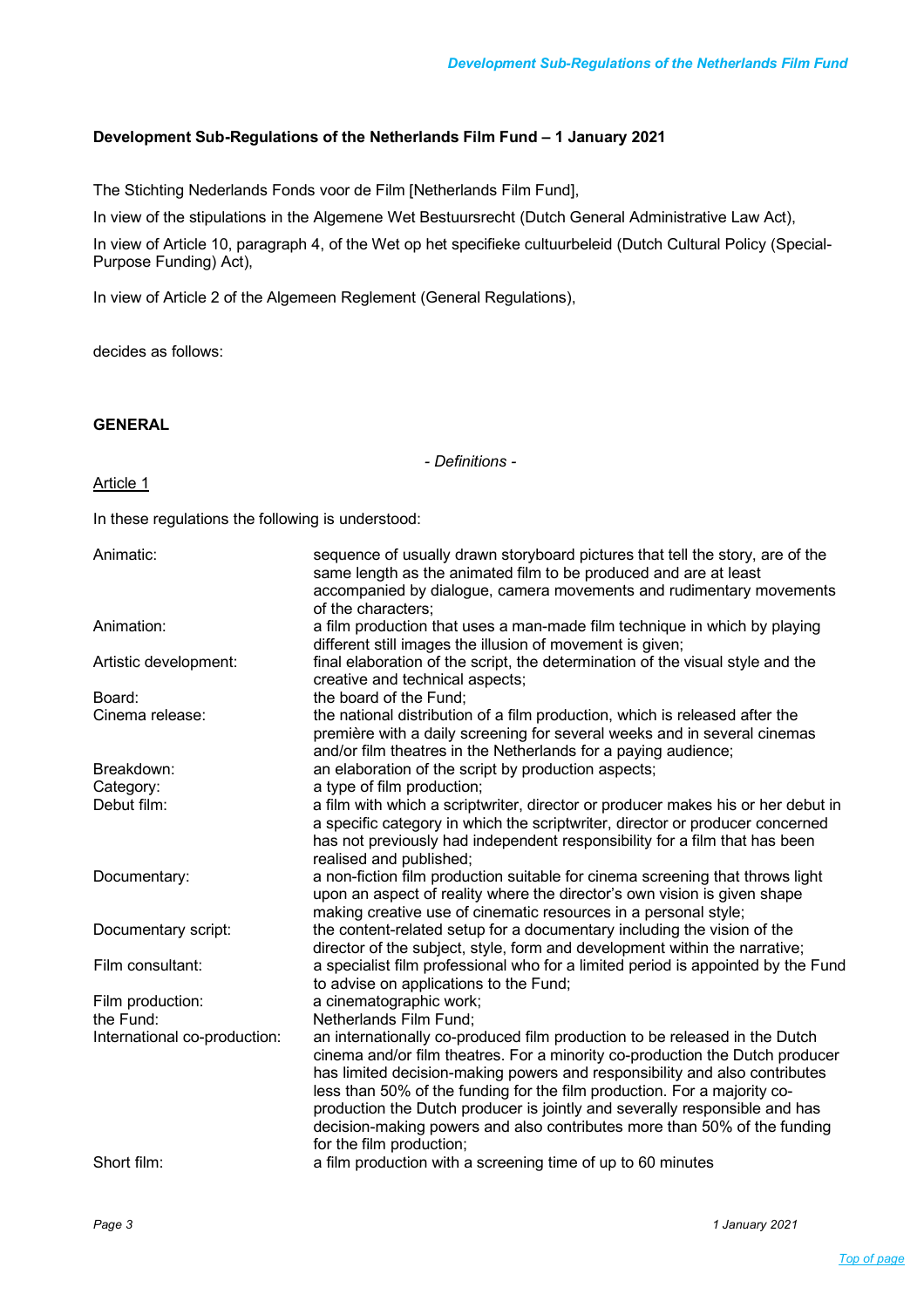| Long animated film:           | a feature film that uses artificial film technology in which the illusion of<br>movement is given by showing different still images one after the other;                                                                                                                                                                                                                                                                                                                             |
|-------------------------------|--------------------------------------------------------------------------------------------------------------------------------------------------------------------------------------------------------------------------------------------------------------------------------------------------------------------------------------------------------------------------------------------------------------------------------------------------------------------------------------|
| Investigative & experimental: | a film production, in any category, that in the opinion of the board is<br>investigative and/or ground-breaking; *                                                                                                                                                                                                                                                                                                                                                                   |
| Development:                  | all work associated with the development of a film production up to its<br>production;                                                                                                                                                                                                                                                                                                                                                                                               |
| Producer:                     | the natural person who legally represents the production company and is<br>ultimately responsible within the organisation of the production company for<br>policy, operations and content;                                                                                                                                                                                                                                                                                           |
| Production company:           | a legal entity that continuously engages in business activities aimed mainly at<br>the production and exploitation of film productions and other audiovisual<br>media productions. At the time of the application for grant the legal entity has<br>been based and active for at least two years beforehand in the Netherlands,<br>a Member State of the European Union, or in a State that is party to the<br>agreement establishing the European Economic Area, or in Switzerland; |
| Production development:       | the elaboration of the business and production setup for a film production in<br>preparation for its possible realisation;                                                                                                                                                                                                                                                                                                                                                           |
| Project development:          | the artistic elaboration of the script into a final version and the elaboration of<br>the business and production setup of a film production in preparation for<br>possible realisation;                                                                                                                                                                                                                                                                                             |
| Director:                     | a natural person who is in charge of the artistic direction in relation to the<br>execution of a film production;                                                                                                                                                                                                                                                                                                                                                                    |
| Script:                       | a description of a sequence of scenes and written text with dialogue suitable<br>for filming to create a film production;                                                                                                                                                                                                                                                                                                                                                            |
| Scriptwriter:                 | the writer of a synopsis, treatment, script or documentary script;                                                                                                                                                                                                                                                                                                                                                                                                                   |
| Script coach:                 | a dramatist, script editor or experienced scriptwriter, a specialist in his field<br>and who fits with the project, specialising in supporting scriptwriters in writing<br>a script;                                                                                                                                                                                                                                                                                                 |
| Slate funding:                | the funding of a package of film productions;                                                                                                                                                                                                                                                                                                                                                                                                                                        |
| Feature film:                 | a film production in the fiction genre with a screening time of at least 60<br>minutes, which is primarily intended for cinema release;                                                                                                                                                                                                                                                                                                                                              |
| Storyboard:                   | a sequence of shots (worked up on paper) of scenes from a script consisting<br>of drawings supplemented with written information, such as the dialogue, the<br>sound as well as a brief description and the duration of each shot;                                                                                                                                                                                                                                                   |
| Synopsis:                     | a description of the story and the key characters of the script to be written;                                                                                                                                                                                                                                                                                                                                                                                                       |
| Teaser / trailer:             | a promotional audiovisual advertisement for the (intended) film production;                                                                                                                                                                                                                                                                                                                                                                                                          |
| Treatment:                    | a concentrated written account of the script to be written, without dialogue, on                                                                                                                                                                                                                                                                                                                                                                                                     |
|                               | a scene-by-scene or cluster of scenes basis;                                                                                                                                                                                                                                                                                                                                                                                                                                         |
| Work plan:                    | a substantiated plan of action in which the planning and steps are described<br>for the development process that the team envisages, including<br>substantiation by the producer, scriptwriter and/or director as to how this<br>process contributes to the optimal development of the film plan.                                                                                                                                                                                    |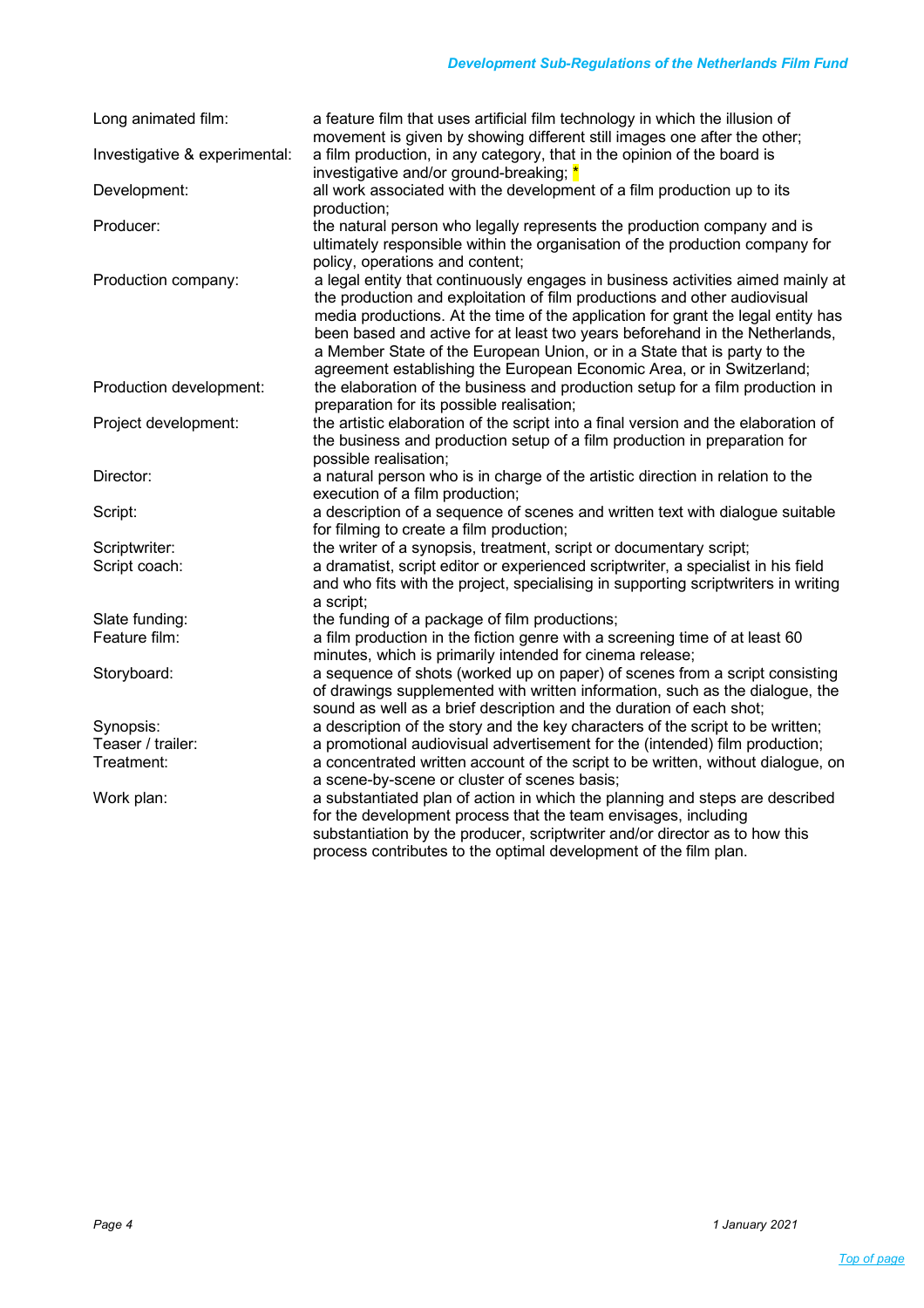# *- Scope of regulations -*

# Article 2

- 1. These sub-regulations apply to financial contributions granted by the board for development in the feature film, documentary, animation, short film and investigative & experimental categories and, taking into account Article 9, for the collaboration projects with other institutions that serve for development of these film productions. \*
- 2. The Fund's General Regulations apply in addition and as a supplement to these sub-regulations.

# *- Types of grants -*

# Article 3

- 1. The board operates the following types of grants:
	- a. project grants
	- b. *slate funding*
- 2. The board awards project grants for the categories referred to in Article 2.
- 3. Notwithstanding the provisions in the previous paragraph, the board may provide *slate funding* for script development.

# *- Slate funding -*

# Article 4

- 1. The board may stage a grant round for *slate funding* for script development for feature film or documentary. The *slate* is made available for a period of two years. The board announces this grant round and the conditions associated with it as well as the deadlines within which applications can be registered, on the Fund's website: www.filmfonds.nl.
- 2. The board in any case associates the following conditions with a *slate*:
	- a) at the time of the application's submission a *slate* will consist of not less than three and not more than five film plans that will be developed into a feature film script or, in the case of a slate for documentaries, a documentary script;
	- b) the film plans are produced by different directors and scriptwriters;
	- c) the directors and scriptwriters have proved themselves with previous feature films or documentaries as regards audience reach and/or artistic success or, if they are making their first film, on the basis of their first independent work;
	- d) the production company has a team that can offer continuity to multiple projects that are developed in parallel and a corporate plan that fits with this; and
	- e) the film plans are varied as regards film genre and target group.
- 3. The board determines the grant ceiling for *slate funding* for script development for each grant round.
- 4. For a period indicated in the corresponding application round a production company that has been granted *slate funding* is no longer eligible for the development contribution referred to in Article 3, paragraph 2, with the exception of project grants provided for production development. Applications for development in the context of special or collaboration projects may however still be submitted.  $*$

### *- Applicant -*

- 1. An application within the meaning of these regulations is made by a production company, represented by a producer with, in the opinion of the board, demonstrable experience in professional film and television practice in the category relevant for the application.
- 2. A call or scheme published on the Fund's website can be used to deviate from paragraph 1 and impose other or further conditions on the applicant.  $*$
- 3. Notwithstanding paragraph 1, an application for script development can be made in the feature film and long animated film categories by a scriptwriter who has had prime responsibility for the script of a feature film, or long animated film, previously realised and released in Dutch cinemas.
- 4. An application for *slate funding* is made by a production company, which during the previous five calendar years or longer has continuously produced feature films or documentaries. The production company is represented by a producer with proven experience in the area of majority and minority international co-productions and talent coaching and who prior to the application was jointly and severally responsible for the realisation and exploitation of at least five majority feature films or documentaries which achieved good results as regards viewer numbers (cinema and further exploitation) and/or international (festival) success.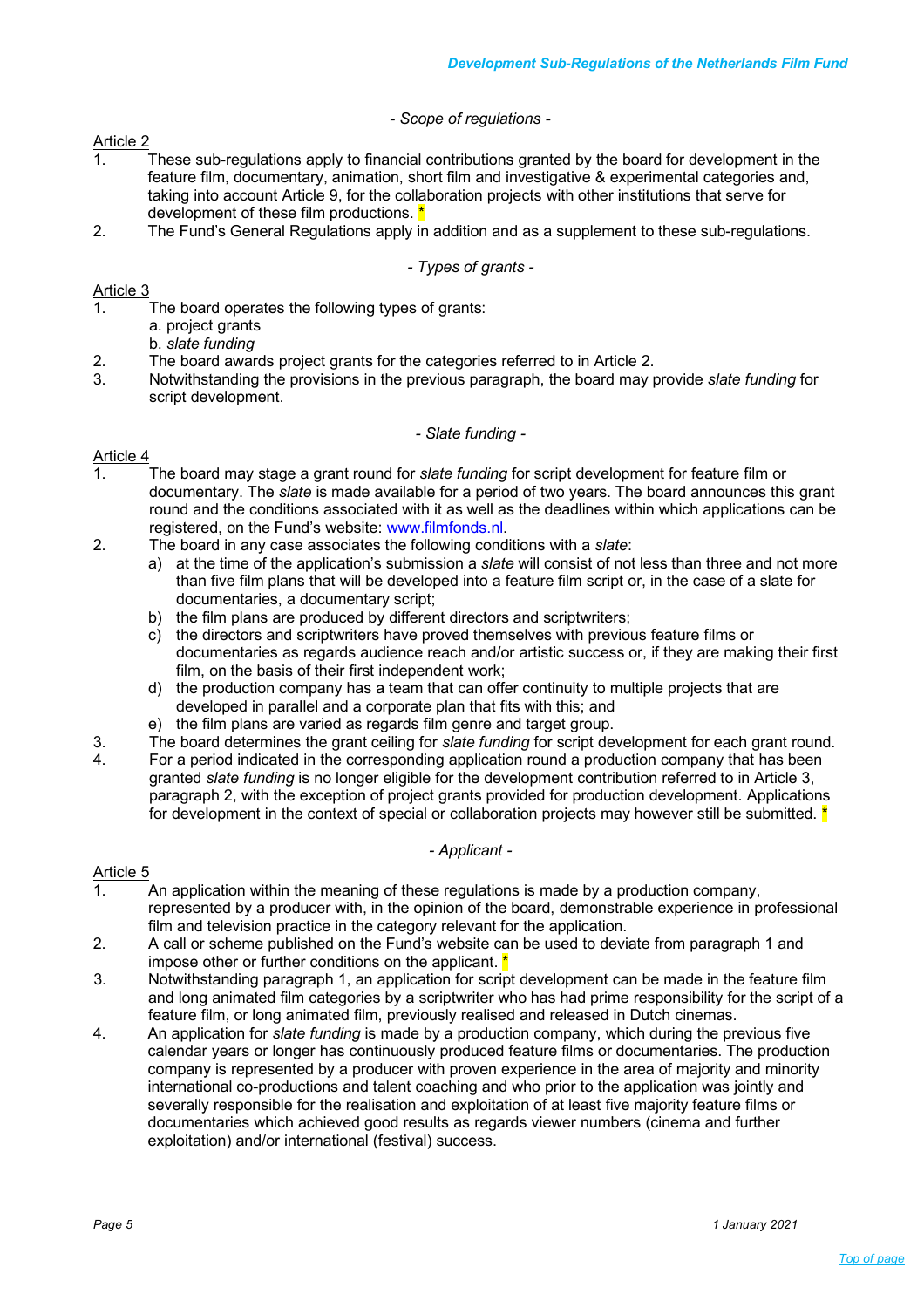# *- Application -*

### Article 6

- 1. The applicant must submit an application digitally for each category, also providing the Fund with a written copy of this digital application, signed by the applicant.
- 2. The board can organise specific grant rounds for the different application options. Information on submission rounds and any submission stops are published on the Fund's website (www.filmfonds.nl).
- 3. Applications for a specific development phase for the same film production may, after a rejection decision, be submitted once more. An application for a specific development phase of the same film production that has been rejected twice by the board will not be considered.

# *- Assessment of development grant -*

# Article 7

- 1. For granting the application the opinion on the quality of the film production must be positive. The quality of the film production is assessed in the light of the assessment criteria in Article 5 of the General Regulations.
- 2. The board can publish further conditions, procedures and methods relating to the assessment of development applications of the different categories on the Fund's website www.filmfonds.nl.

### *- Relationship between grants -*

# Article 8

- 1. The provision of a grant for development shall in no case commit the board to grant any other contribution for the same film production.
- 2. If the film production for the development of which a grant has been awarded is realised, the costs associated with the development form part of the production costs.

# *- Collaboration projects -*

### Article 9

- 1. The board may in collaboration with other (grant awarding) institutions provide grants for the development of film productions and to this end enter into collaboration agreements with these institutions and/or implementation agreements with the applicants.
- 2. Where possible and relevant, the board awards a development grant within the collaboration referred to in the first paragraph in accordance with these regulations. The board may also deviate from the provisions in these sub-regulations.
- 3. The board will publish the further conditions, procedures and methods relating to collaboration projects as referred to in this Article on the Fund's website www.filmfonds.nl.

### *- Filming and exploitation rights -*

# Article 10

Notwithstanding the provisions of Article 19, the applicant for a grant for development must demonstrate, whether or not by submitting an exclusive licence or an – extendable – exclusive option for this, that it is the sole beneficiary of the filming and exploitation rights to the script, documentary script, storyboard and artwork to be produced or – where applicable – to the existing work.

*- Involvement of directors and scriptwriters -*

# Article 11

Having regard to the efficient spending of funds the board may lay down conditions or restrictions for the involvement of directors and scriptwriters.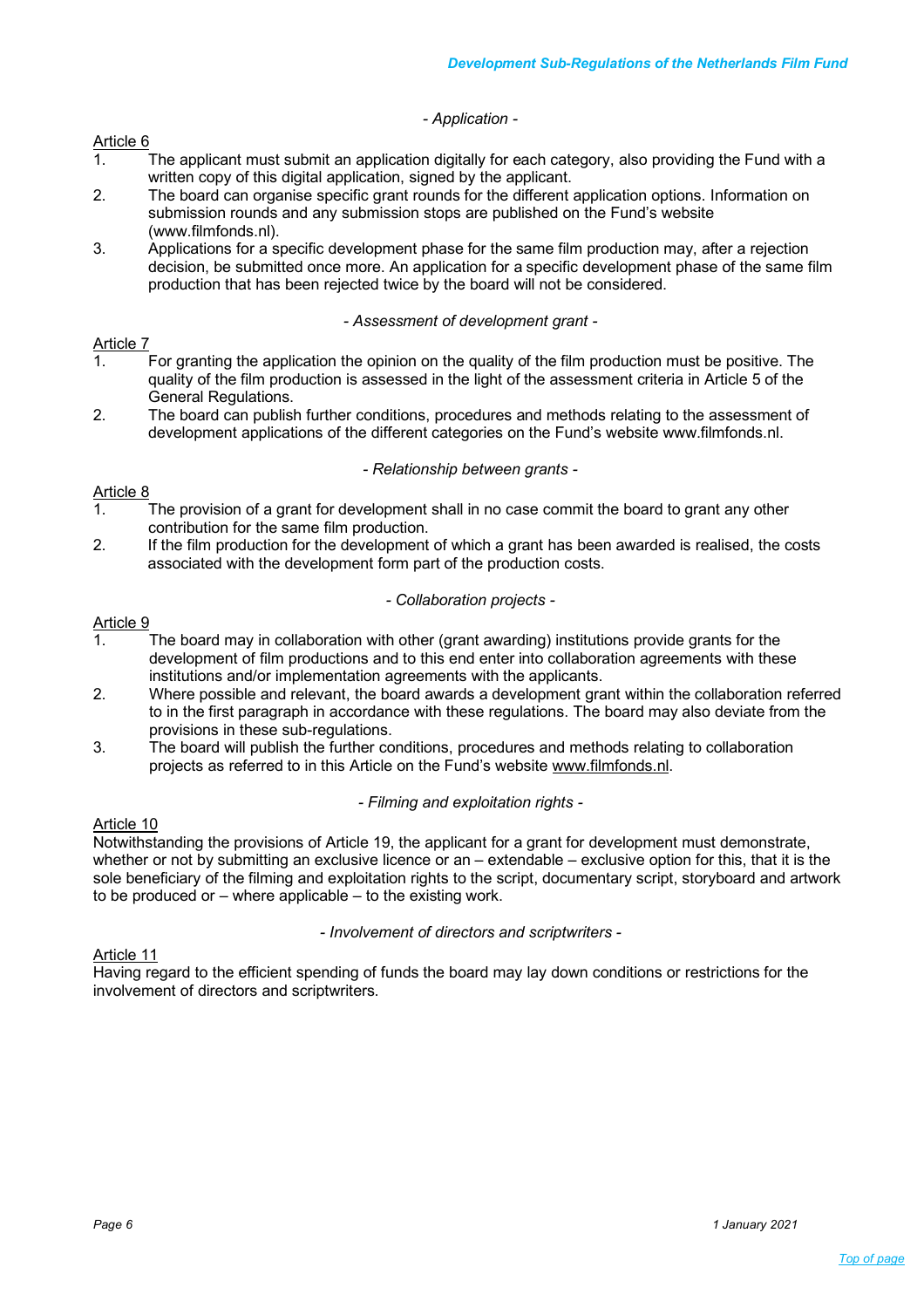# *- Obligations of grant recipient -*

# Article 12

The following obligations are associated with the award of a financial contribution for development:

- a. the recipient of the grant shall without delay report in writing to the board as soon as it is likely that the development for which the grant has been awarded will not be carried out, or not in good time or not in full or that the obligations associated with the grant will not be fulfilled, or not in good time or not in full;
- b. the recipient of the grant shall demonstrate in the way indicated in the decision to award the grant at the latest within twelve months or within the period indicated in the decision to award the grant – that the development for which the grant has been awarded has been carried out and that the obligations associated with the grant have been fulfilled;
- c. the recipient of the grant must demonstrate that in return for payment of a fair remuneration he has the exclusive filming and exploitation rights; and
- d. a follow-up application for the same film production may only be submitted if the obligations of the previous decision awarding a grant have been fulfilled.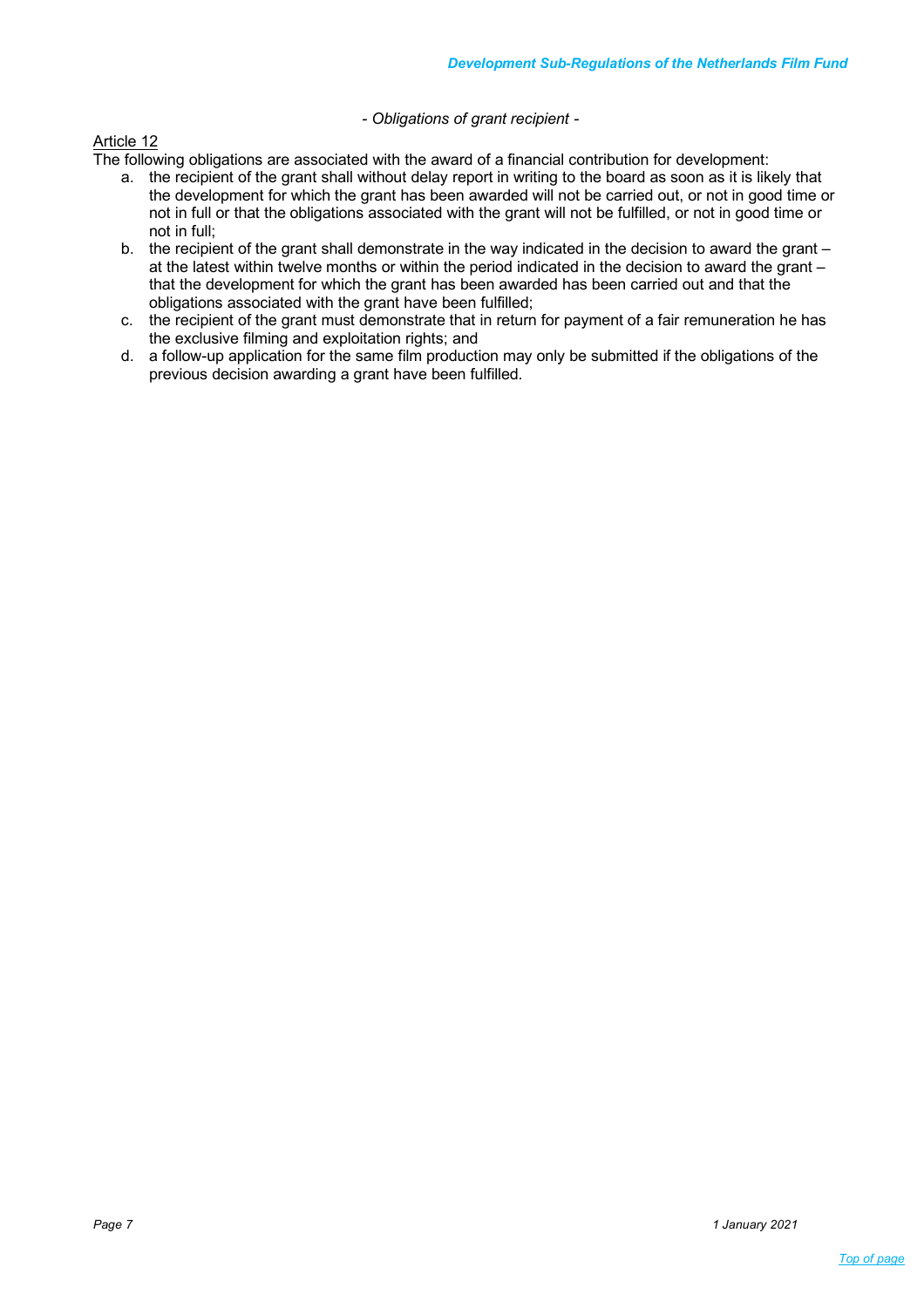# **SPECIAL PROVISIONS RELATING TO THE CATEGORIES**

# **Feature film**

*- Activity eligible for a grant -*

### Article 13

- 1. Applications may be made for the development of a feature film or long animated film.<br>2 An application may be made for this category for:
- An application may be made for this category for:
	- script development; or
	- project development.
- 3. The board can decide to hold a special round for an international development process for teams of film processionals who have distinguished themselves on leading international platforms.  $*$

# *- Script development and input of others activity eligible for a grant -*

# Article 14

- 1. A grant for script development will be awarded for the research and writing one or more versions of the script or a part thereof.
- 2. An applicant who complies with the provisions of Article 5, paragraph 1 can apply for an additional contribution for the input of a script coach and director. In the case of a long animated film, an application can be submitted for an additional contribution to the development of concept art, character design and/or a beat or storyboard.

### *- Spending on script development and additional contribution -*

# Article 15

The grant is primarily intended for (the) scriptwriter(s) and any script coach and/or director involved who produce or supervise the script, or one or more versions thereof, for which this contribution is granted.

### *- Project development activity eligible for a grant -*

- 1. In the case of a grant for project development a chronological distinction is made between two different stages: first the artistic development, then the production development:
	- a. the *artistic development* of a film production is aimed at the final elaboration of the script and of decisive creative and technical aspects; and
	- b. the *production development* is aimed at the elaboration of the business and production setup of a film production in preparation for possible realisation.
- 2. The costs of the following components are in any event eligible for a contribution to the *artistic development*:
	- a) the elaboration of a final script;
	- b) the further creative and technical elaboration;  $*$
	- c) the casting and the activities of specialist crew members;  $*$
	- d) the basis for the production design (including mood boards) and location research;
	- e) camera tests and/or teaser and/or the storyboard and/or test shots;
	- f) the elaboration of special and/or visual effects; and in the case of a long animated film the elaboration into an animatic.
- 3. The costs of the following components are in any event eligible for a contribution to the *production development*:
	- a) the elaboration of co-production and co-financing facilities via foreign funds, economic and fiscal financing forms, co-producers, sponsoring and other forms of (private) financing;
	- b) the elaboration of breakdown and production planning;
	- c) the elaboration of a detailed budget;
	- d) the elaboration of a marketing and distribution vision;
	- e) artistic completion, including limited polishing of the script.
- 4. The applications referred to in this Article contain a work plan and a thorough substantiation.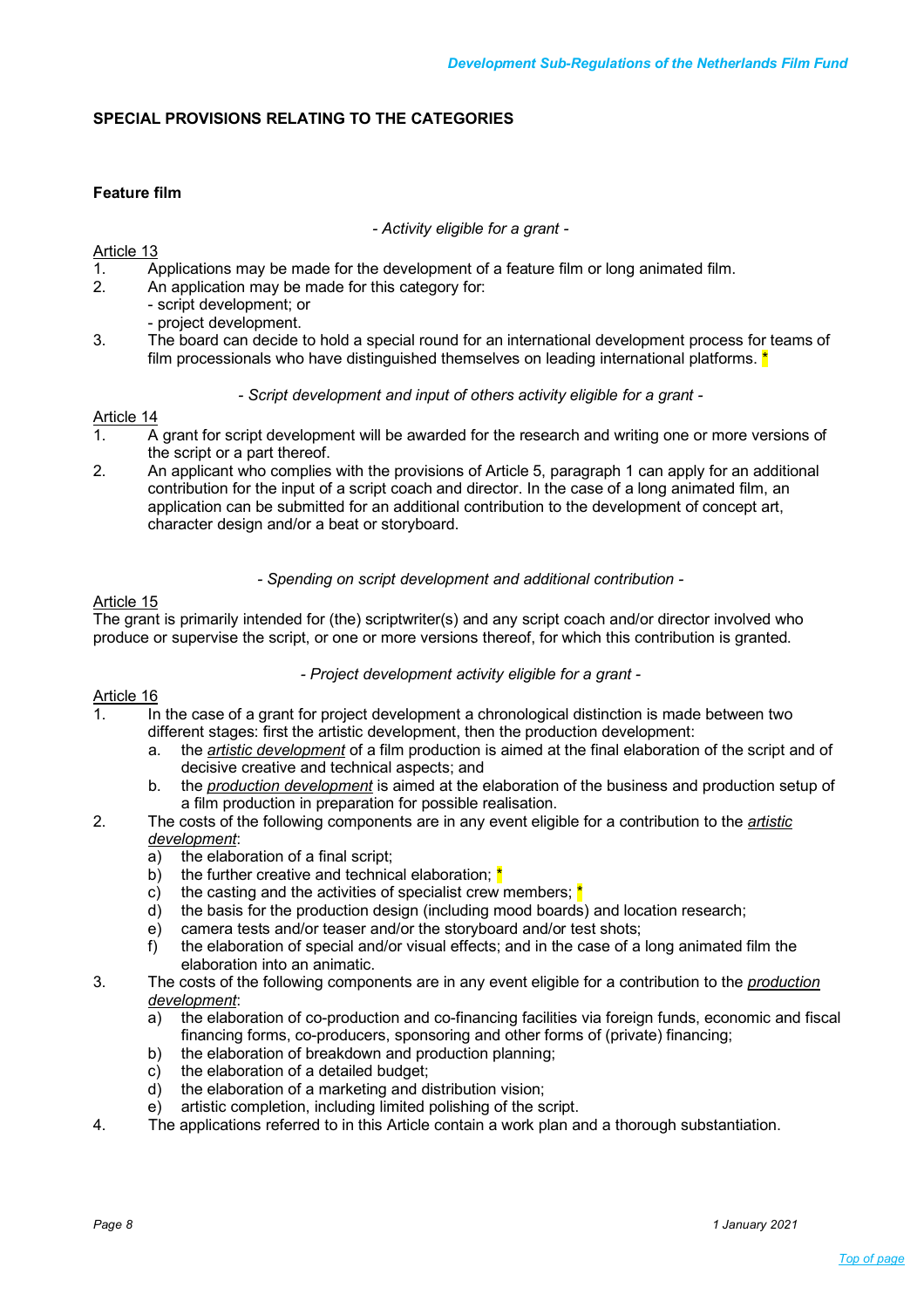*- Conditions for project development -*

# Article 17

- 1. A grant will only be awarded for *artistic development* if:
	- a. in the opinion of the board the script is of such quality that further elaboration into a final script with associated creative and technical elements is necessary to determine whether filming is likely; b. a director is associated with the project.
- 2. A grant will only be awarded for *production development* if:
	- a. the artistic development phase has been completed and in the opinion of the board the script is so final that realisation of the film production is a realistic possibility; and,
	- b. realisation of the film production must be investigated and elaborated in terms of business and production; and
	- c. a director is associated with the project.
- 3. A grant for artistic development does not bind the board to awarding a grant for production development for the same film production.

*- Project development obligations -*

# Article 18

In addition to the obligations referred to in Article 12, a report of the production development will be submitted by the applicant with a description of the demands for business development of the film production within the period mentioned in the decision and at the latest before any application for realisation of the film production.

### *- Obligations of scriptwriter as applicant for script development -*

# Article 19

During the development of the script the scriptwriter referred to in Article 5, paragraph 3, of these regulations is obliged to involve a production company to investigate the possibilities of project development and realisation of the film production. To this end the scriptwriter shall give the production company the opportunity to acquire (an exclusive option to) the exclusive filming and exploitation rights.

# **Documentary**

*- Activity eligible for a grant -*

# Article 20

- 1. Applications may be made for the development and research costs of a documentary script as well as for the input of a script coach, the involvement of a team of creative and technical experts or making the initial (test) recordings or a teaser for an international co-production.
- 2. The board can decide to hold a special round for an international development process for teams of film professionals who have distinguished themselves on leading international platforms.  $*$

# **Animation**

*- Activity eligible for a grant -*

- 1. Applications may be made for the development of a script (or part of this) or *(moving) storyboard, artwork and preproduction* for a short film in the animation category as well as the input of a script coach, the involvement of a team of creative and technical experts or for the creation of initial animation tests and/or an animatic.
- 2. Provisions 13 to 18 of the feature film category apply to animated films with an intended screening time of at least 60 minutes.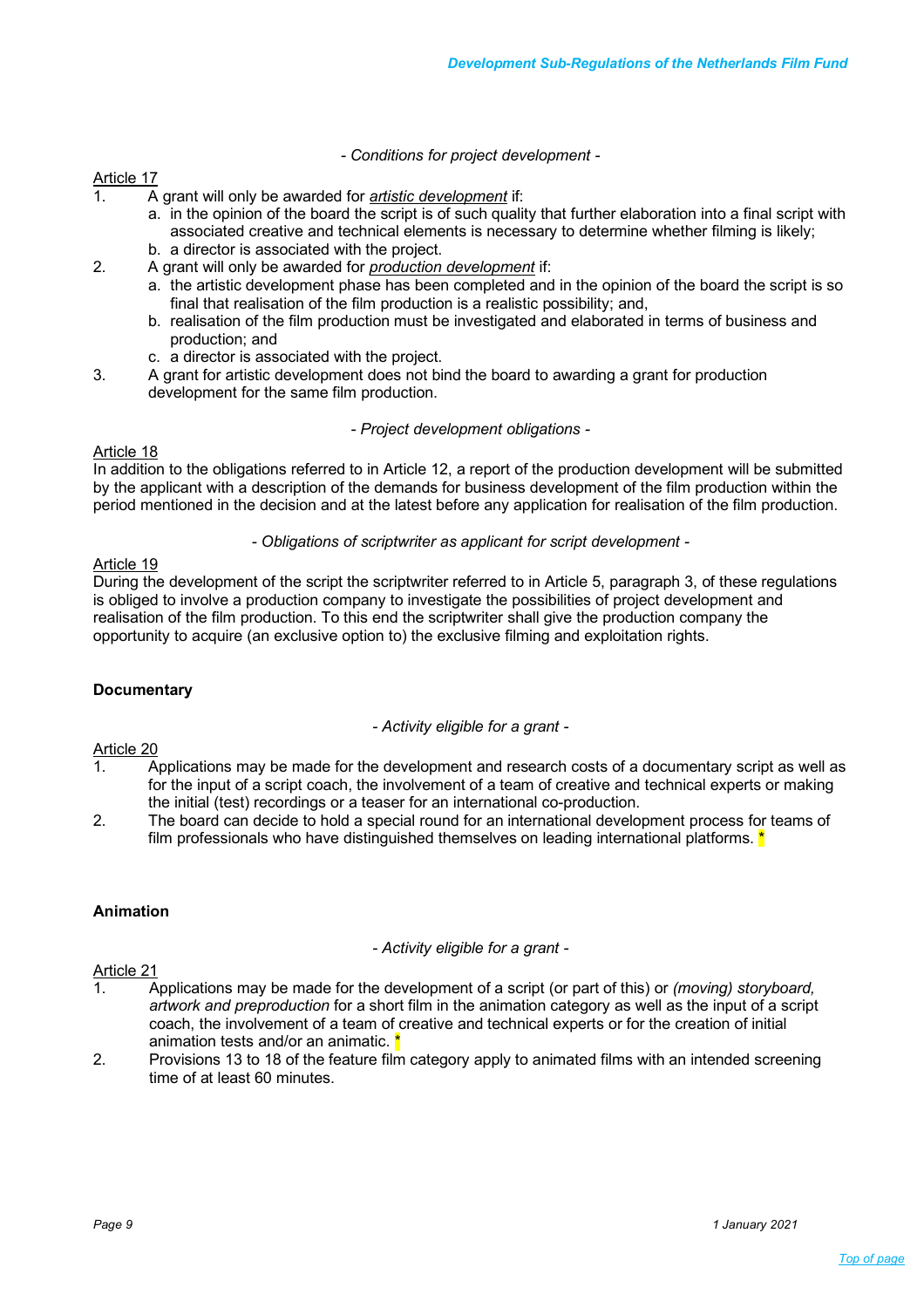# **Investigative & experimental**

*- Activity eligible for a grant -*

### Article 22

Applications for investigative & experimental may be made for the development of a script or *storyboard* of a film production as well as the input of a script coach, the involvement of a team of creative and technical experts or for making initial (test) shots.

*- Assessment criterion -*

# Article 23

For the assessment of a grant application the board assesses, in addition to the criteria of Article 5 of the General Regulations, whether the film production in the investigative & experimental category contributes to the creative and technical upgrading of the cinematography. For an award the assessment of this criterion must also be positive. \*

# **TRANSITIONAL AND FINAL PROVISIONS**

- 1. The board shall decide in all cases not provided for by these regulations.
- 2. The board may for important reasons deviate from these regulations, where such deviations are compatible with the assessment framework for state support to the film sector, as used by the European Commission.
- 3. These regulations were adopted by the board with the approval of the Board of Trustees on 30 October 2020 and come into force with effect from 1 January 2021.
- 4. The Development Sub-Regulations, applicable from 1 May 2019, are withdrawn as of 1 January 2021.
- 5. The Development Sub-Regulations as they applied up to 1 January 2021 remain applicable to all applications received by the Fund before 1 January 2021.
- 6. These regulations will be cited as Development Sub-Regulations of the Netherlands Film Fund.
- 7. These regulations will be published by means of their announcement in the Staatscourant (Dutch Government Gazette) and on the website of the Netherlands Film Fund (www.filmfonds.nl).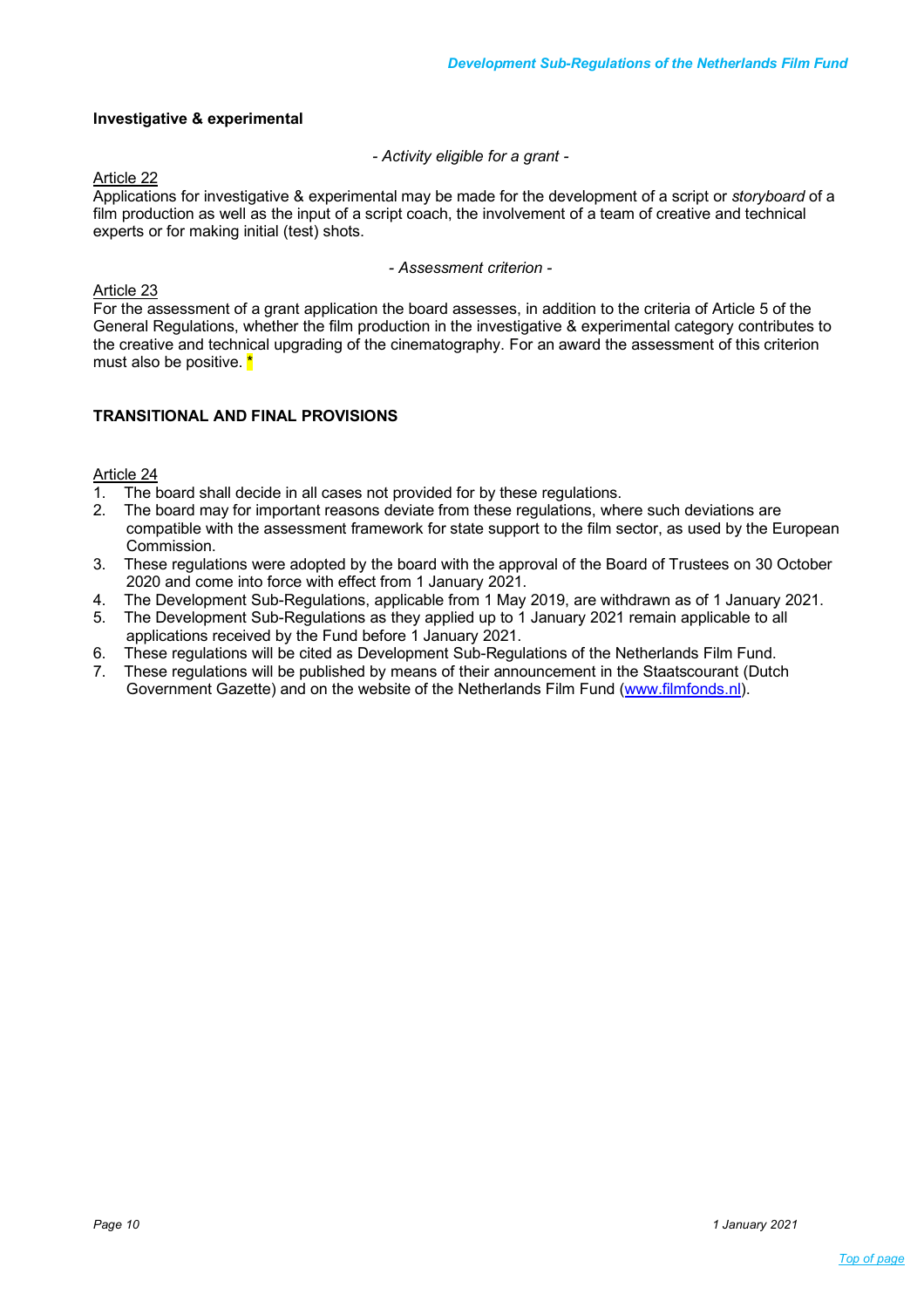# *General notes*

In the general part the Development Sub-Regulations describe among other things the methods, procedures, requirements and obligations of the applicant that apply for all grants for development. In the second part, for each category special provisions are laid down. The provisions of the general part apply in full to these categories.

# **ARTICLE-BY-ARTICLE NOTES**

### *Article 1 (Definitions)*

The Fund distinguishes between the following types of film production: the categories of *feature film, documentary, animation, short film* and *investigative & experimental*.

The Fund understands by the definition of *cinema release* a thorough and national distribution of a film production that after the première is released with a daily screening for a significant number of weeks and in a significant number of cinemas and/or film theatres for a paying public. In the case where a realisation contribution for a film production is granted, the extent of the release must be in line with the approved exploitation objective in the application. If a different release in cinemas and film theatres is necessary for a specific film production, such as documentaries or vulnerable artistic feature films, this must be agreed beforehand with the Fund. This involves the cinema release in the Netherlands unless otherwise provided in the relevant sub-regulation under 'activity eligible for a grant'.

Excepted from the definition of *documentary* are audiovisual works that have the aim of purely providing information or that are purely descriptive, such as for example an educational film, an informative film, business film, a report, a purely scientific or teaching media production, a grant for the news or a current affairs programme. As a rule, with the odd exception, documentaries have a screening time of at least 70 minutes.

Fiction means a film production in which a story is told that mainly takes place in the fantasy of the maker and the viewer. This means that the main elements, the story/plot, characters and story structure are invented/fictitious and not based on reality. This is unlike non-fiction, which means film productions that mainly do relate to reality.

The definition of *investigative & experimental* not only includes the film productions that are experimental and ground-breaking in form and content, but also interactive and immersive film productions and (feature) films that originate mainly from the visual power of the film medium and which explore the boundaries between art and film or film productions with a clearly identifiable cinematic component in which the visual narrative and the use of new media applications come together.  $*$ 

The *producer*, as the person ultimately responsible, is in principle also the owner/shareholder of the production company. If the applicant is a production company, it will have to be demonstrated to the satisfaction of the board that the elements of the definition of production company are fulfilled.

*Project development* in all categories serves for the artistic elaboration of the script into a final version and the elaboration of the business and production setup of a film production in preparation for possible realisation.

For feature films and long animated films an application for a project development contribution is made at two different stages: first the *artistic development*, then the *production development*:

• The *artistic development* is not only aimed at the final elaboration of the script, but also at the determination of the style and design and the further creative and technical elaboration of the film plan with the assistance of a director and heads of department, such as a cameraman, casting director or production designer. Depending on the project, this may include test shots with actors, initial visual designs, casting, location scouting, an animatic, etc.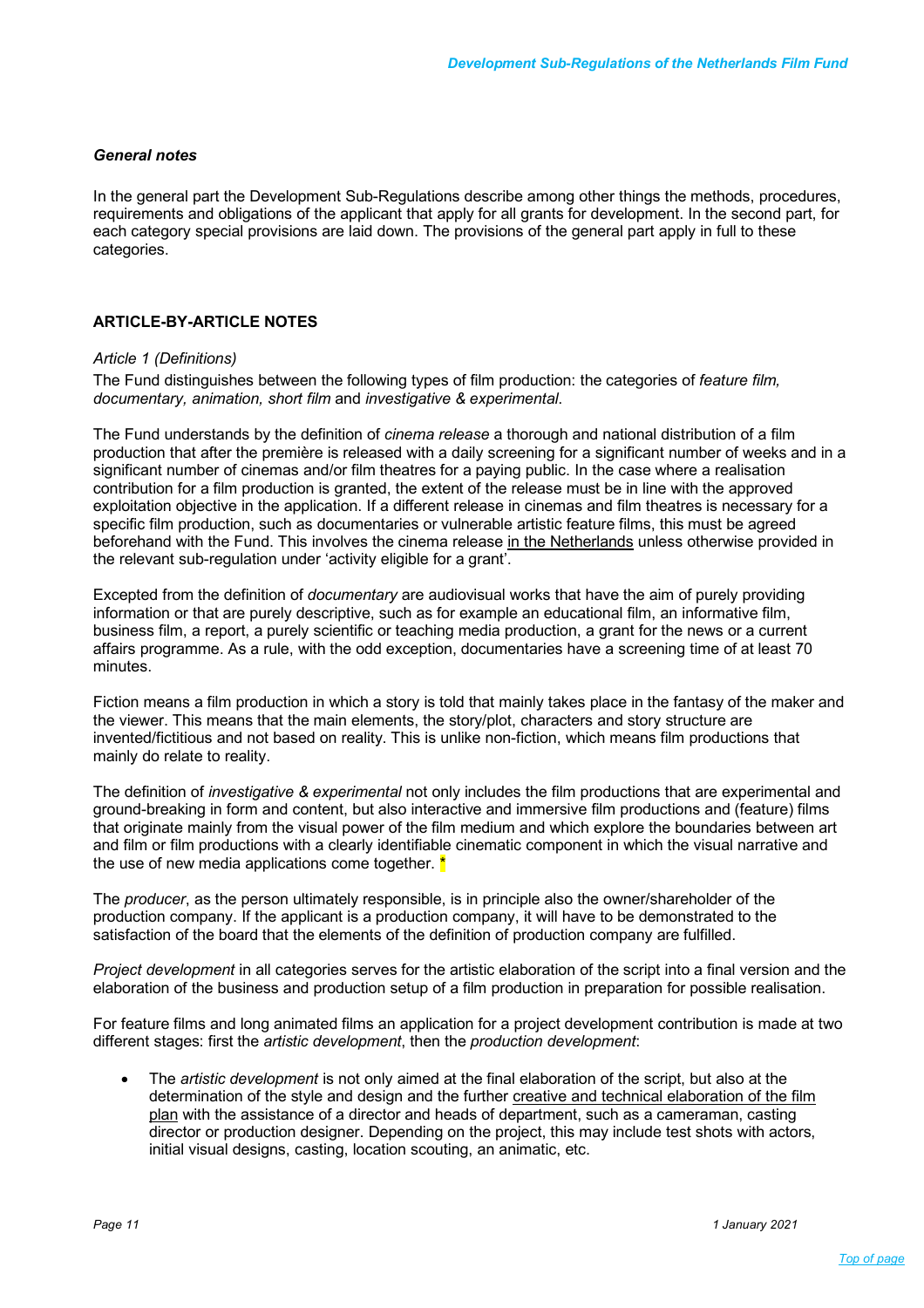• The *production development* is aimed at the financial/business aspects and the production elaboration, including the further elaboration of the production budget and the funding structure and the search for co-producers, partners and funding. There is also a final artistic fine-tuning or polishing of the script.

# *Article 3 (Types of grants)*

The Fund mainly awards project grants under these regulations but may decide for script development only to stage a separate application round for *slate fundin*g for which applicants may apply.

# *Article 4 (Slate funding)*

The Fund announces the grant round and the conditions associated with it on the website of the Fund. These conditions may relate to the minimum or maximum number of *slates* that can be supported, or the number of film plans per *slate*, the maximum contribution of which the *slate funding* consists, what delivery requirements are laid down or the track record of the applicant.

### *Article 5 (Applicant)*

The natural person, who legally represents the production company and on their behalf leads the development of the film production, must in the opinion of the board have demonstrable experience in professional film/television practice as a producer. The film production(s) previously realised and professionally released in the same category as the one for which an application is being submitted will be considered in the assessment of this. Film productions created for the purposes of training or competition (such as the 48 Hour Project) will be disregarded. The development of the film production to which the Fund makes a possible contribution is carried out for the own account and risk of the production company and producer involved.

Conditions other than or further to those in paragraph 1 of this Article may be imposed on the applicant through a call or scheme that the Fund publishes on the website. The Fund will take this step if for example it wishes to open specific development grants to film professionals other than producers, such as directors or scriptwriters, or wishes to expand the circle of applicants with makers having a different film background. A film professional who submits an application on the basis of such a call or further scheme will be able to apply for a limited contribution. To make an application under such a further call or scheme, a film professional must in any event have demonstrable relevant experience in professional film and television practice, media or visual art on the basis of previous uncommissioned work. \*

For script development in the feature film category, a scriptwriter may also submit an application independently for script development if the scriptwriter has demonstrable experience in Dutch film and television practice and has had prime responsibility as a scriptwriter for at least one feature film with a cinema release. From the project development (artistic and production development) phase however a production company, represented by a producer, is always the applicant.

As regards *slate funding* the feature films or documentaries previously realised by the producer and released by the producer in the Netherlands must have achieved good results. This is understood to mean that several films have succeeded in reaching more than a hundred thousand viewers for a feature film and more than 10,000 viewers for a documentary in the Dutch cinemas and/or film theatres and/or have been successful with multiple films from an artistic point of view by being included in the selection at leading international film festivals and/or winning prizes.

### *Article 6 (Application)*

The requirements made of an application differ by application option.

Applications that have been rejected twice previously in the context of a specific collaboration project will no longer be considered within the same collaboration project, unless otherwise agreed with the collaboration partners.

### *Article 9 (Collaboration projects)*

The board grants development grants within collaboration projects with other (grant awarding) institutions where possible and relevant in accordance with these regulations. In particular where this involves procedures and methods the board may in these cases deviate from these regulations.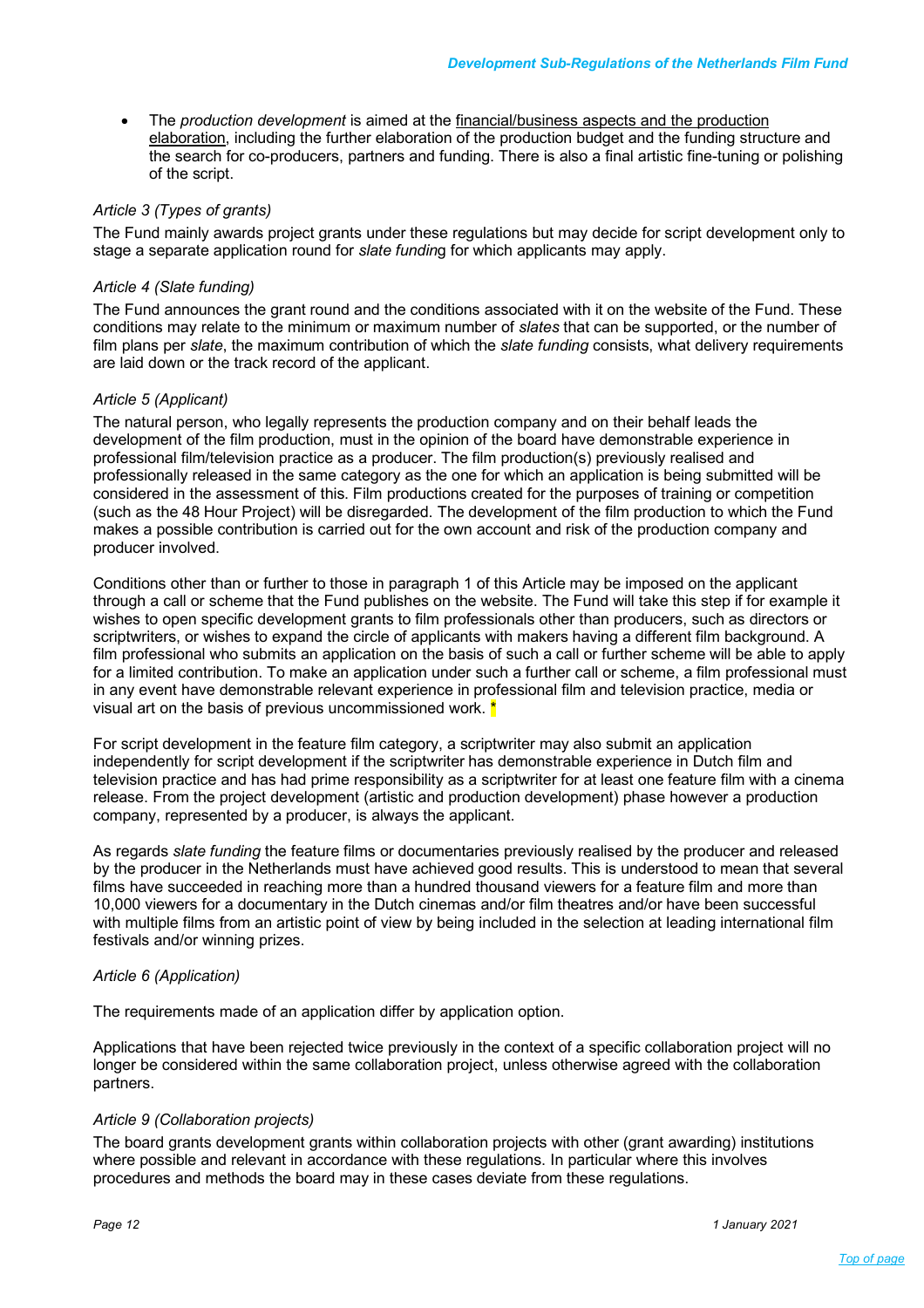### *Article 11 (Involvement of directors and scriptwriters)*

The balance and collaboration in the producer, scriptwriter and director triangle must be the optimum so as to arrive at the strongest possible film plans that are not only convincing in creative and business terms but also appeal to an audience. If the Fund sees that the same makers are involved in several applications, the Fund may lay down conditions for the involvement of these makers in order to ensure the optimum progress of the development and realisation of film productions.

The board is of the opinion that a producer and creative director responsible for one film production in principle cannot be associated in one person. In addition, a director or scriptwriter may be associated with a maximum of three applications at the same time.

### *Article 12 (Obligations of grant recipient)*

Any maximum amounts and percentages to be included in the application that may be used are given in the Financial & Production Protocol on the Fund's website.

### *Article 13 (Feature film activity eligible for a grant)*

Script development is also understood to mean the elaboration of a synopsis and treatment development.

### *Article 14 (Script development activity eligible for a grant)*

The grant for script development is awarded for writing one or more versions of the script. Option rights to the filming rights of an existing work must be funded out of the applicant's overhead payment or own funds.

For follow-up applications, clear progression in the development and an updated work plan should be included, in which the steps to be taken and planning for further development are described.

### *Article 15 (Spending on script development and additional contribution)*

The grant is primarily intended for the scriptwriter or scriptwriters and the additional contribution for any script coach or coaches and director involved. An application for an additional contribution can only be submitted by a producer. For *slate funding* the costs of the input of those other than the scriptwriter must be included within the total budget for script development. The maximum grant amounts and percentages are given in the Financial & Production Protocol.

### *Article 16 (Project development activity eligible for a grant)*

In the case of feature films and long animated films project development is granted in two stages: first the artistic development, in which the script receives its final elaboration and the visual translation in which creative and technical expertise is involved; then production development, which involves the production and business elaboration in preparation for possible realisation application. This involves giving the production feasibility, co-funding options and other business questions concrete form, but also the artistic completion. The costs of script development and artistic development do not form part of production development. A producer or other market parties making a contribution of their own to the development strengthens the confidence in the film production.

### *Article 18 (Obligations for project development)*

The applicant must deliver a report on the results of artistic development and production development within the deadline laid down in the decision. The report on production development must in any event be submitted before any application for realisation. If the applicant submits a follow-up application for a contribution within the context of the realisation of the same film production, the report or status report of the production development and the feedback given on this must be incorporated in this application.

### *Article 21 (Animation activity eligible for a grant)*

Applications for an animated film with a screening time of 60 minutes or more that are intended for screening in the cinema are included in the feature film category.

### *Article 22 (Investigative & experimental activity eligible for a grant)*

The development application must take into account the image carriers on which the film production, if realised, is recorded. Use of all available image carriers is permitted within this category, provided the end result is suitable for screening to an audience in cinemas or film theatres, or in museums, galleries or similar public locations or via the internet and/or festivals.